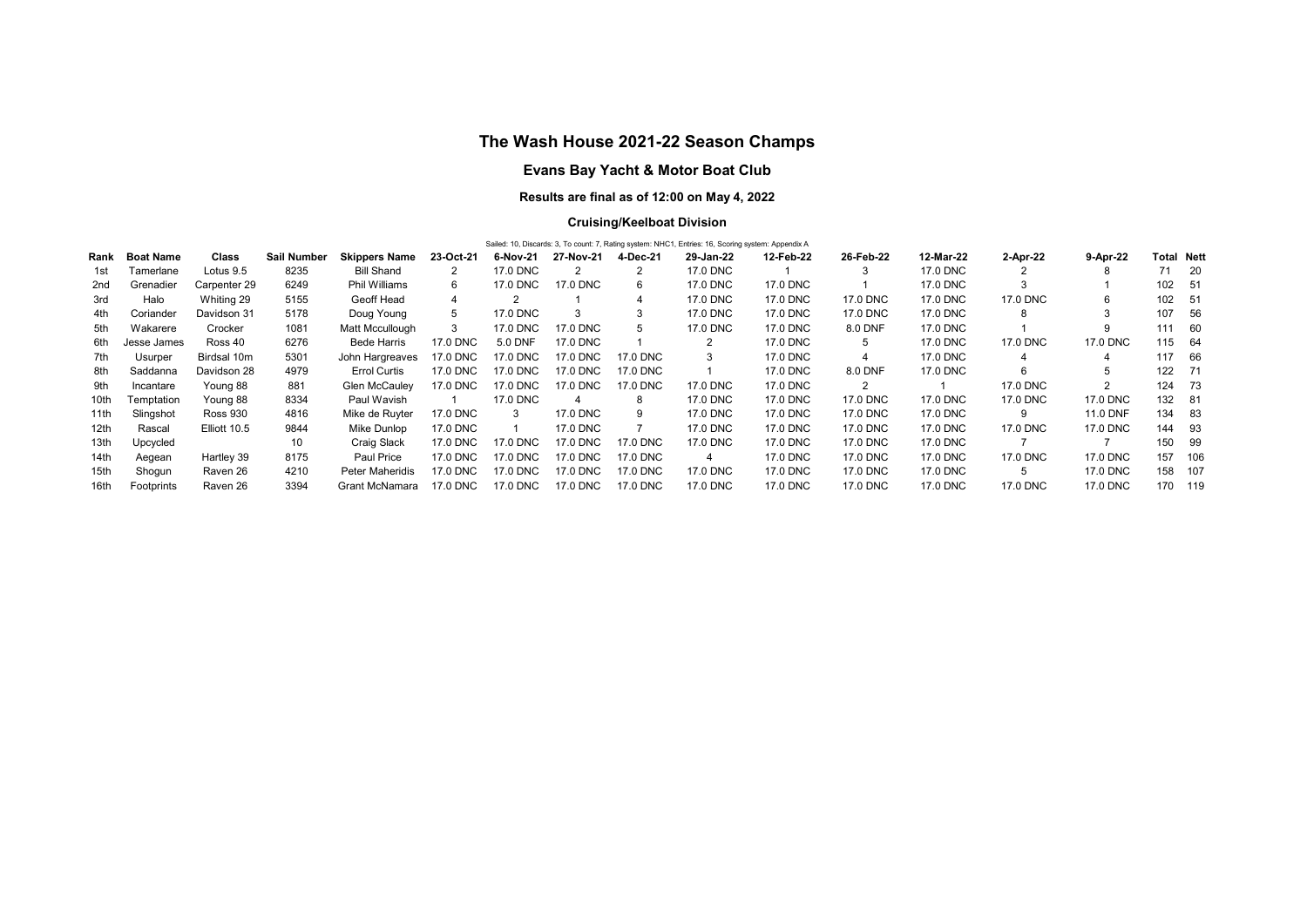# The Wash House Summer Sailing

## Evans Bay Yacht & Motor Boat Club

## Results are final as of 12:00 on May 4, 2022

### CB Handicap Division

|                 | Sailed: 9, Discards: 2, To count: 7, Rating system: TCF, Entries: 3, Scoring system: Appendix A |       |             |                             |           |                |           |          |           |           |           |          |                |                   |
|-----------------|-------------------------------------------------------------------------------------------------|-------|-------------|-----------------------------|-----------|----------------|-----------|----------|-----------|-----------|-----------|----------|----------------|-------------------|
| Rank            | <b>Boat Name</b>                                                                                | Class | Sail Number | <b>Skippers Name</b>        | 23-Oct-21 | 6-Nov-21       | 27 Nov 21 | 4-Dec-21 | 29-Jan-22 | 20-Feb-22 | 26 Feb 22 | 2-Apr-22 | 9-Apr 22       | <b>Total Nett</b> |
| 1st             |                                                                                                 | 420   | 53754       | Rob Holmes                  | 7.0 DNC   | 7.0 DNC        | 7.0 DNC   |          |           | 7.0 DNC   | 7.0 DNC   |          |                | 39 25             |
| 2 <sub>nd</sub> | 470                                                                                             | 470   | 141         | Meredith & Katherine        |           | 7.0 DNC        | 7.0 DNC   | 7.0 DNC  | 7.0 DNC   |           |           | 7.0 DNC  |                | 40 26             |
| 3rd             |                                                                                                 | 420   | 52355       | Tim Stirling & Grace Cinque |           |                |           | 7.0 DNC  | 7.0 DNC   | 7.0 DNC   | 7.0 DNC   | 7.0 DNC  | <b>7.0 DNC</b> | 47 33             |
| 4th             |                                                                                                 | 420   | 52716       | <b>TRIYA</b>                | 7.0 DNC   | 7.0 DNC        |           | 7.0 DNC  | 7.0 DNC   | 7.0 DNC   | 7.0 DNC   | 7.0 DNC  | 7.0 DNC        | 58 44             |
| 5th             | Passing Wind                                                                                    | 420   | 53467       | Harley Dean & Finn Bowden   |           | <b>7.0 DNC</b> | 7.0 DNC   | 7.0 DNC  | 7.0 DNC   | 7.0 DNC   | 7.0 DNC   | 7.0 DNC  | <b>7.0 DNC</b> | 58 44             |
| 6th             |                                                                                                 | Laser | 216010      | Neil Melhiush               | 7.0 DNC   | <b>7.0 DNC</b> | 7.0 DNC   | 7.0 DNC  | 7.0 DNC   | 7.0 DNC   |           | 7.0 DNC  | 7.0 DNC        | 58 44             |

#### CB Line Division

|      |                  |       |             |                             |           |          | Sailed: 9, Discards: 2, To count: 6, Rating system: TCF, Entries: 5, Scoring system: Appendix A |          |           |           |           |          |          |                   |
|------|------------------|-------|-------------|-----------------------------|-----------|----------|-------------------------------------------------------------------------------------------------|----------|-----------|-----------|-----------|----------|----------|-------------------|
| Rank | <b>Boat Name</b> | Class | Sail Number | <b>Skippers Name</b>        | 23-Oct-21 | 6-Nov-21 | 27-Nov-21                                                                                       | 4-Dec-21 | 29-Jan-22 | 20-Feb-22 | 26-Feb-22 | 2-Apr-22 | 9-Apr-22 | <b>Total Nett</b> |
| 1st  |                  | 420   | 53754       | Rob Holmes                  | 8.0 DNC   | 8.0 DNC  | 8.0 DNC                                                                                         |          |           | 8.0 DNC   | 4.0 DNF   |          |          | 40<br>-24         |
| 2nd  |                  | 420   | 52355       | Tim Stirling & Grace Cinque |           |          |                                                                                                 | 8.0 DNC  | 8.0 DNC   | 8.0 DNC   | 8.0 DNC   |          | 8.0 DNC  | 47<br>- 31        |
| 3rd  | 470              | 470   | 141         | Meredith & Katherine        | 8.0 DNC   | 8.0 DNC  | 8.0 DNC                                                                                         | 8.0 DNC  | 8.0 DNC   |           |           | 8.0 DNC  |          | 52 36             |
| 4th  |                  | 420   | 52716       |                             | 8.0 DNC   | 8.0 DNC  |                                                                                                 | 8.0 DNC  | 8.0 DNC   | 8.0 DNC   | 8.0 DNC   |          | 8.0 DNC  | 60 44             |
| 5th  |                  | 420   | 51848       | <b>Meredith Paterson</b>    |           | 8.0 DNC  | 8.0 DNC                                                                                         | 8.0 DNC  |           | 8.0 DNC   | 8.0 DNC   | 8.0 DNC  | 8.0 DNC  | 65 49             |
| 6th  |                  | Laser | 216010      | Neil Melhiush               | 8.0 DNC   | 8.0 DNC  | 8.0 DNC                                                                                         | 8.0 DNC  | 8.0 DNC   | 8.0 DNC   |           | 8.0 DNC  | 8.0 DNC  | 66<br>- 50        |
| 7th  | Passing Wind     | 420   | 53467       | Harley Dean & Finn Bowden   |           | 8.0 DNC  | 8.0 DNC                                                                                         | 8.0 DNC  | 8.0 DNC   | 8.0 DNC   | 8.0 DNC   | 8.0 DNC  | 8.0 DNC  | 67<br>51          |

### CB Rating Division

|      | Sailed: 9, Discards: 2, To count: 6, Rating system: TCF, Entries: 3, Scoring system: Appendix A |       |             |                             |           |          |           |          |           |           |           |          |          |                   |
|------|-------------------------------------------------------------------------------------------------|-------|-------------|-----------------------------|-----------|----------|-----------|----------|-----------|-----------|-----------|----------|----------|-------------------|
| Rank | <b>Boat Name</b>                                                                                | Class | Sail Number | <b>Skippers Name</b>        | 23-Oct-21 | 6-Nov-21 | 27-Nov-21 | 4-Dec-21 | 29-Jan-22 | 20-Feb-22 | 26-Feb-22 | 2-Apr-22 | 9-Apr-22 | <b>Total Nett</b> |
| 1st  |                                                                                                 | 420   | 53754       | Rob Holmes                  | 8.0 DNC   | 8.0 DNC  | 8.0 DNC   |          |           | 8.0 DNC   | 4.0 DNF   |          |          | 40 24             |
| 2nd  | 470                                                                                             | 470   | 141         | Meredith & Katherine        | 8.0 DNC   | 8.0 DNC  | 8.0 DNC   | 8.0 DNC  | 8.0 DNC   |           |           | 8.0 DNC  |          | 52 36             |
| 3rd  |                                                                                                 | 420   | 52355       | Tim Stirling & Grace Cinque |           |          |           | 8.0 DNC  | 8.0 DNC   | 8.0 DNC   | 8.0 DNC   | 8.0 DNC  | 8.0 DNC  | 52<br>- 36        |
| 4th  |                                                                                                 | 420   | 51848       | <b>Meredith Paterson</b>    |           | 8.0 DNC  | 8.0 DNC   | 8.0 DNC  | 8.0 DNC   | 8.0 DNC   | 8.0 DNC   | 8.0 DNC  | 8.0 DNC  | 65<br>- 49        |
| 5th  |                                                                                                 | 420   | 52716       | <b>TRIYA</b>                | 8.0 DNC   | 8.0 DNC  |           | 8.0 DNC  | 8.0 DNC   | 8.0 DNC   | 8.0 DNC   | 8.0 DNC  | 8.0 DNC  | 66<br>50          |
| 6th  |                                                                                                 | Laser | 216010      | Neil Melhiush               | 8.0 DNC   | 8.0 DNC  | 8.0 DNC   | 8.0 DNC  | 8.0 DNC   | 8.0 DNC   |           | 8.0 DNC  | 8.0 DNC  | 66<br>50          |
| 7th  | Passing Wind                                                                                    | 420   | 53467       | Harley Dean & Finn Bowden   |           | 8.0 DNC  | 8.0 DNC   | 8.0 DNC  | 8.0 DNC   | 8.0 DNC   | 8.0 DNC   | 8.0 DNC  | 8.0 DNC  | 67 51             |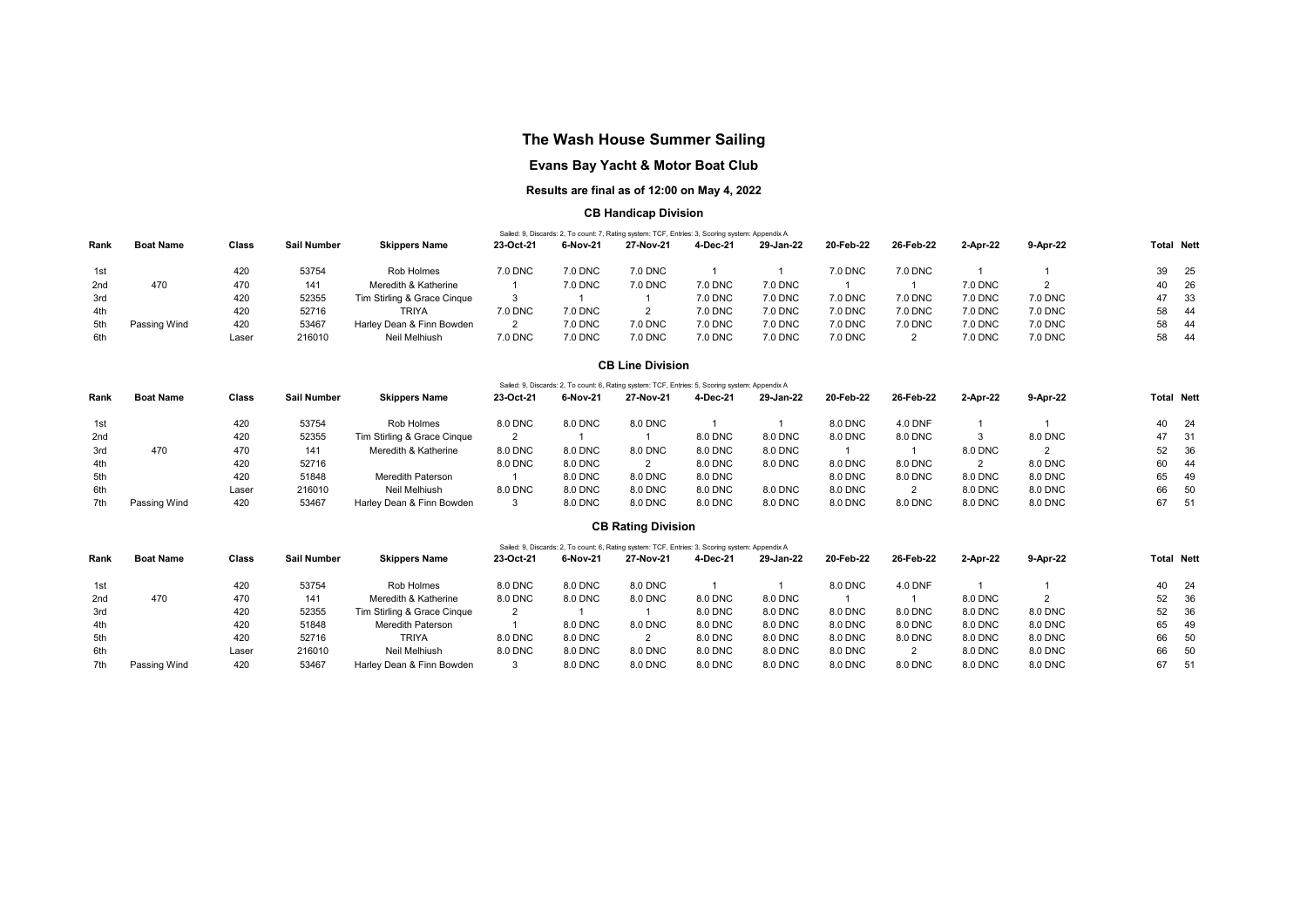### TY3 Handicap Division

|      |                  |                        |             |                      |           | Sailed: 10, Discards: 3, To count: 7, Rating system: NHC1, Entries: 6, Scoring system: Appendix A |          |           |           |           |           |                |          |          |    |                   |
|------|------------------|------------------------|-------------|----------------------|-----------|---------------------------------------------------------------------------------------------------|----------|-----------|-----------|-----------|-----------|----------------|----------|----------|----|-------------------|
| Rank | <b>Boat Name</b> | Class                  | Sail Number | <b>Skippers Name</b> | 23-Oct-21 | 6-Nov-21                                                                                          | 4-Dec-21 | 29-Jan-22 | 12-Feb-22 | 20-Feb-22 | 26-Feb-22 | 12-Mar-22      | 2-Apr-22 | 9-Apr-22 |    | <b>Total Nett</b> |
| 1st  | Farrsighted      | Farr 6000              | 2267        | Juliet Cooke         |           |                                                                                                   |          |           | 8.0 DNC   |           |           | 8.0 DNC        |          |          |    | 35 15             |
| 2nd  | Turaco           | <b>Bonito Aquarius</b> | 2890        | <b>Marion Davev</b>  |           |                                                                                                   |          |           | 8.0 DNC   | 8.0 DNC   |           | <b>4.0 DNF</b> |          |          | 38 | 18                |
| 3rd  | Veloce           | Hartley 16             | 182         | Paul Davies          | 8.0 DNC   | 8.0 DNC                                                                                           | 8.0 DNC  |           |           |           |           | <b>4.0 DNF</b> |          | 8.0 DNC  | 44 | - 20              |
| 4th  | Farrouche        | Farr 5000              | 1063        | Colin Lee            |           |                                                                                                   |          | 8.0 DNC   | 8.0 DNC   |           |           | <b>4.0 DNF</b> | 8.0 DNC  |          | 49 | - 25              |
| 5th  | Bender           | Hartley 16             | 4336        | Derek Baxter         | 8.0 DNC   | 8.0 DNC                                                                                           |          |           | 8.0 DNC   | 8.0 DNC   |           | 8.0 DNC        | 8.0 DNC  | 8.0 DNC  |    | 59 35             |
| 6th  | Days n Daze      | Joker 6.7              | 3718        | Jack Malin           | 8.0 DNC   | 8.0 DNC                                                                                           | 8.0 DNC  | 8.0 DNC   | 8.0 DNC   | 8.0 DNC   | 8.0 DNC   | 8.0 DNC        | 8.0 DNC  |          | 74 | 50                |
| 7th  | Hanabull         | Hartlev 16             | 1932        | Dan Winsley          | 8.0 DNC   | 8.0 DNC                                                                                           | 8.0 DNC  | 8.0 DNC   | 8.0 DNC   | 8.0 DNC   | 8.0 DNC   | 8.0 DNC        |          | 8.0 DNC  |    | 75 51             |

#### TY3 Line Division

|                 |                  |                  |             |                      |           |          |          | Sailed: 10, Discards: 3, To count: 7, Rating system: TCF, Entries: 6, Scoring system: Appendix A |           |           |           |           |          |          |    |                   |
|-----------------|------------------|------------------|-------------|----------------------|-----------|----------|----------|--------------------------------------------------------------------------------------------------|-----------|-----------|-----------|-----------|----------|----------|----|-------------------|
| Rank            | <b>Boat Name</b> | Class            | Sail Number | <b>Skippers Name</b> | 23-Oct-21 | 6-Nov-21 | 4-Dec-21 | 29-Jan-22                                                                                        | 12-Feb-22 | 20-Feb-22 | 26-Feb-22 | 12-Mar-22 | 2-Apr-22 | 9-Apr-22 |    | <b>Total Nett</b> |
| 1st             | Turaco           | Bonito Aguarius  | 2890        | <b>Marion Davev</b>  |           |          |          |                                                                                                  | 8.0 DNC   | 8.0 DNC   |           | 4.0 DNF   |          |          |    | 33 13             |
| 2 <sub>nd</sub> | Veloce           | Hartley 16       | 182         | Paul Davies          | 8.0 DNC   | 8.0 DNC  | 8.0 DNC  |                                                                                                  |           |           |           | 4.0 DNF   |          | 8.0 DNC  |    | 41 17             |
| 3rd             | Farrsighted      | <b>Farr 6000</b> | 2267        | Juliet Cooke         |           |          |          |                                                                                                  | 8.0 DNC   |           |           | 8.0 DNC   |          |          |    | 38 18             |
| 4th             | Farrouche        | <b>Farr 5000</b> | 1063        | Colin Lee            |           |          |          | 8.0 DNC                                                                                          | 8.0 DNC   |           |           | 4.0 DNF   | 8.0 DNC  |          |    | 50 26             |
| 5th             | Bender           | Hartley 16       | 4336        | Derek Baxter         | 8.0 DNC   | 8.0 DNC  |          |                                                                                                  | 8.0 DNC   | 8.0 DNC   |           | 8.0 DNC   | 8.0 DNC  | 8.0 DNC  |    | 63 39             |
| 6th             | Davs n Daze      | Joker 6.7        | 3718        | Jack Malin           | 8.0 DNC   | 8.0 DNC  | 8.0 DNC  | 8.0 DNC                                                                                          | 8.0 DNC   | 8.0 DNC   | 8.0 DNC   | 8.0 DNC   | 8.0 DNC  |          |    | 73 49             |
| 7th             | Hanabull         | Hartley 16       | 1932        | Dan Winsley          | 8.0 DNC   | 8.0 DNC  | 8.0 DNC  | 8.0 DNC                                                                                          | 8.0 DNC   | 8.0 DNC   | 8.0 DNC   | 8.0 DNC   |          | 8.0 DNC  | 76 | - 52              |

## TY3 Rating Division

|      |                  |                        |                    |                      |           |          |          | Sailed: 10, Discards: 3, To count: 7, Rating system: TCF, Entries: 6, Scoring system: Appendix A |           |           |           |                |          |          |    |                   |
|------|------------------|------------------------|--------------------|----------------------|-----------|----------|----------|--------------------------------------------------------------------------------------------------|-----------|-----------|-----------|----------------|----------|----------|----|-------------------|
| Rank | <b>Boat Name</b> | Class                  | <b>Sail Number</b> | <b>Skippers Name</b> | 23-Oct-21 | 6-Nov-21 | 4-Dec-21 | 29-Jan-22                                                                                        | 12-Feb-22 | 20-Feb-22 | 26-Feb-22 | 12-Mar-22      | 2-Apr-22 | 9-Apr-22 |    | <b>Total Nett</b> |
| 1st  | Turaco           | <b>Bonito Aguarius</b> | 2890               | <b>Marion Davev</b>  |           |          |          |                                                                                                  | 8.0 DNC   | 8.0 DNC   |           | <b>4.0 DNF</b> |          |          | 34 | 14                |
| 2nd  | Veloce           | Hartley 16             | 182                | Paul Davies          | 8.0 DNC   | 8.0 DNC  | 8.0 DNC  |                                                                                                  |           |           |           | 4.0 DNF        |          | 8.0 DNC  | 41 | -17               |
| 3rd  | Farrsighted      | Farr 6000              | 2267               | Juliet Cooke         |           |          |          |                                                                                                  | 8.0 DNC   |           |           | 8.0 DNC        |          |          | 42 | -21               |
| 4th  | Farrouche        | Farr 5000              | 1063               | Colin Lee            |           |          |          | 8.0 DNC                                                                                          | 8.0 DNC   |           |           | 4.0 DNF        | 8.0 DNC  |          | 46 | -22               |
| 5th  | Bender           | Hartley 16             | 4336               | Derek Baxter         | 8.0 DNC   | 8.0 DNC  |          |                                                                                                  | 8.0 DNC   | 8.0 DNC   |           | 8.0 DNC        | 8.0 DNC  | 8.0 DNC  | 61 | -37               |
| 6th  | Davs n Daze      | Joker 6.7              | 3718               | Jack Malin           | 8.0 DNC   | 8.0 DNC  | 8.0 DNC  | 8.0 DNC                                                                                          | 8.0 DNC   | 8.0 DNC   | 8.0 DNC   | 8.0 DNC        | 8.0 DNC  |          | 74 | -50               |
| 7th  | Hanabull         | Hartley 16             | 1932               | Dan Winsley          | 8.0 DNC   | 8.0 DNC  | 8.0 DNC  | 8.0 DNC                                                                                          | 8.0 DNC   | 8.0 DNC   | 8.0 DNC   | 8.0 DNC        |          | 8.0 DNC  | 76 | 52                |

#### TY Open Handicap Division

|                 | Sailed: 9, Discards: 2, To count: 6, Rating system: TCF, Entries: 4, Scoring system: Appendix A |                 |             |                      |          |          |                |           |           |           |           |          |          |                   |
|-----------------|-------------------------------------------------------------------------------------------------|-----------------|-------------|----------------------|----------|----------|----------------|-----------|-----------|-----------|-----------|----------|----------|-------------------|
| Rank            | <b>Boat Name</b>                                                                                | Class           | Sail Number | <b>Skippers Name</b> | 6-Nov-21 | 4-Dec-21 | 29 Jan 22      | 12-Feb-22 | 20-Feb-22 | 26-Feb-22 | 12-Mar-22 | 2-Apr-22 | 9-Apr-22 | <b>Total Nett</b> |
| 1st             | <b>Liquid Asset</b>                                                                             | Williams 7      | 3370        | David Nalder         |          |          |                | 6.0 DNC   |           |           |           |          |          | 22 13             |
| 2 <sub>nd</sub> | Black Mamba                                                                                     | Gazelle         | 3899        | Darvl McGee          | 6.0 DNC  |          | 3.0 DNS        | 6.0 DNC   | 6.0 DNC   |           | 6.0 DNC   |          |          | 34 22             |
| 3rd             | Hot Line                                                                                        | <b>Ross 650</b> | 3343        | Luke O'Connell       |          | 6.0 DNC  | 6.0 DNC        | 6.0 DNC   | 6.0 DNC   | 6.0 DNC   |           |          |          | 35 23             |
| 4th             | The Dot Dot Dot                                                                                 | Young 7.8       | 4128        | Remy & Jane          | 6.0 DNC  | 6.0 DNC  | <b>6.0 DNC</b> |           | 6.0 DNC   | 6.0 DNC   | 6.0 DNC   |          |          | 45 33             |
| 5th             | Retro                                                                                           | Elliott 5.9     | 59          | Carla Bennett        |          | 6.0 DNC  | <b>6.0 DNC</b> | 6.0 DNC   | 6.0 DNC   | 6.0 DNC   | 6.0 DNC   | 6.0 DNC  | 6.0 DNC  | 49 37             |